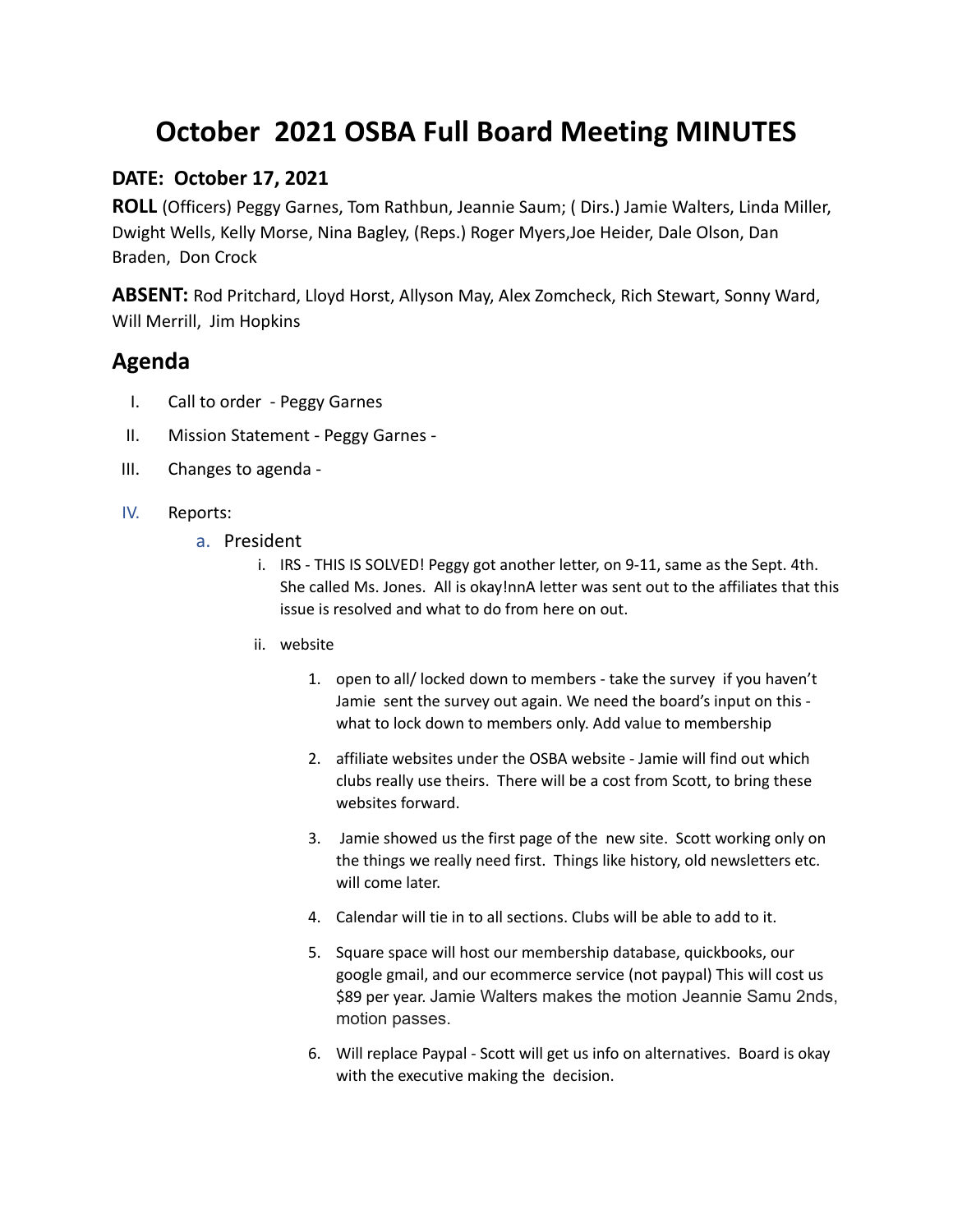- 7. 4-H kids might want a page make a newsletter
- 8. Almost ready!
- iii. Budget Recommendations for next year same or raise? to include discussion of support for HAS, EAS, Bee Culture, HoneyFest, ABF, other events we did this year
	- 1. Effect of shut downs and cancellations on OUR budget and income will need to get this from Rod at next meeting
	- 2. We do support ABF by hosting the Honey Princess. Peggy will get the info about different levels of support for ABF
	- 3. We increased HoneyFest this year to \$500.
	- 4. Bee Culture will hold our support for next year and they sent a letter verifying that.
- iv. Beginner Internship one more class, week after Conference in Nov.
	- 1. Needs to go through clubs membership in local club,
	- 2. Clubs to find a way to make it available (fee?) to those not going through the bee class? Also out-of-state people.
	- 3. Suggest students must be member of OSBA
	- 4. This will be discussed by the Beginner internship committee and a proposal presented to the board.
- v. Items for a donation like adk manuals, stickers, and DVD once they are redone? Is there a way to do this? Need to get Rod's thoughts. Who will take care of this, monitor this, ship this?
- vi. Board vote to include Hives for Heroes H\$H, Mich, in our support. Kelly Morse makes the motion Joe Heider 2nds, motion passes. Peggy will send a letter.
- vii. Tanzania Beekeepers Mike Doseck clubs can do whatever they want. Peggy will talk to Mike Doseck and send him the list of club contacts. He can send out requests. Should not come from OSBA.
- viii. Round Table 15 clubs were represented. clubs are struggling in different parts of the state - membership, not meeting in person,lack of tech skills, how to have a beginner class,
	- 1. Discussed finding fed. funding for ABF and EBF. Can there be a state map showing # of cases in areas, # of beekeepers in counties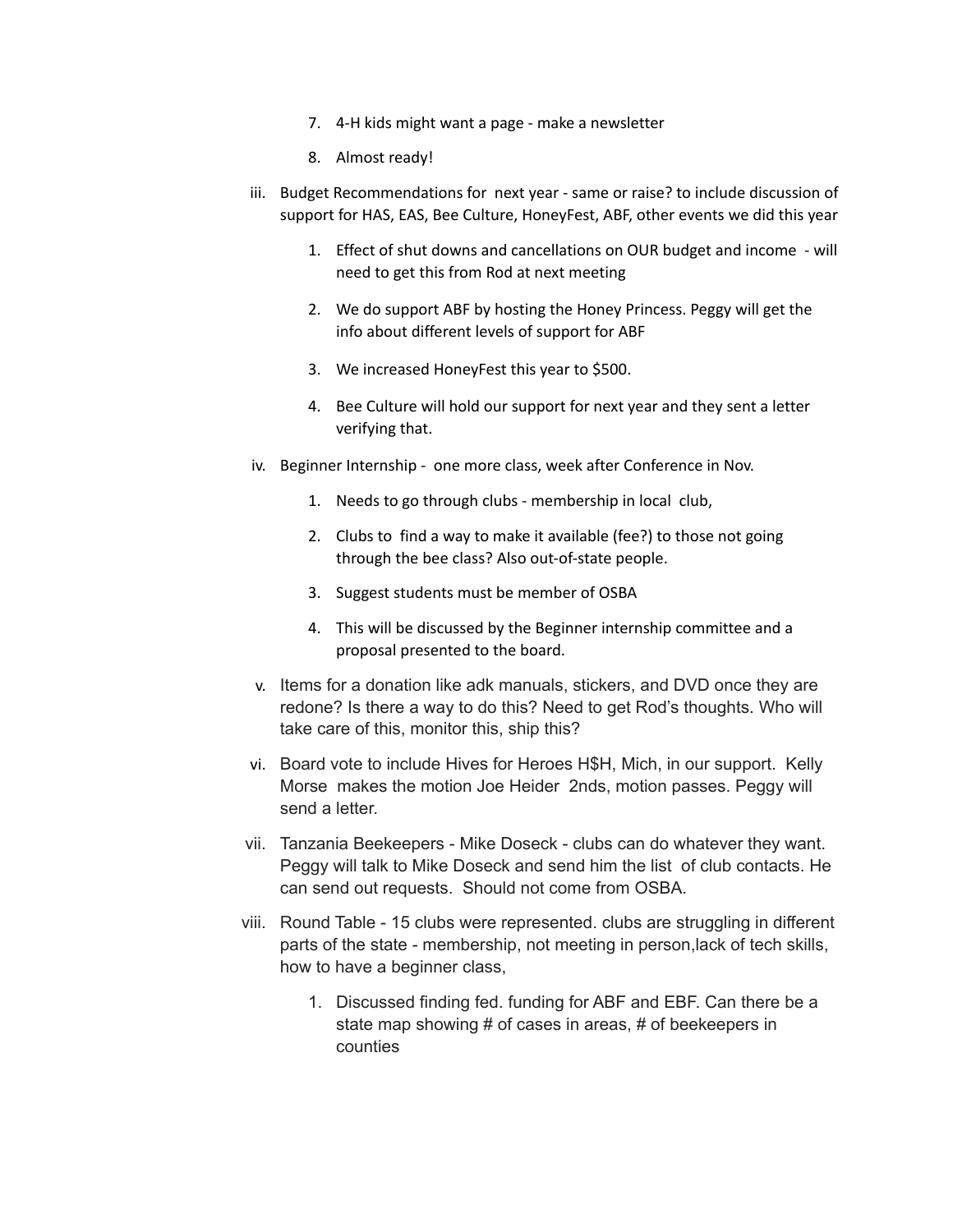- 2. Dale Olson discussed ways to help clubs evaluate themselves with a list of solutions - ways to be successful. He and Peggy will discuss.
- b. Vice-President
	- i. Conference update Everything is on track. Just waiting on one speaker
	- ii. Affiliates have 4 new clubs showing interest. Tom and Rod will get moving with these clubs and applications
- c. Secretary Report
	- i. Life member project -Peggy to try printing cards, Peggy ordered mailing envelopes and labels for Jeannie - Jeannie to send a sample paragraph for Peggy to try printing. Jeannie has all materials now except the printed cards, then ready to go.
	- ii. Military Veterans interested in beekeeping how will this work contact clubs to alert? Do we need to send Presidents of local clubs a letter explaining this? I can handle this if needed. - Jeannie will write a sample letter explaining that OSBA has agreed to support and that clubs might get contacted. Peggy will review the letter.
	- iii. Speaker list for clubs peggy checking speaker availability -Peggy got no answers from people contacted - tabled for another time.
	- iv. Approval of last minutes Peggy made corrections and made a motion to approve, Dwight Wells 2mds. Approved.
- d. Treasurer Rod absent
	- i. Finances vote to accept financial report Linda Miller, Tom [Rathbun](mailto:tmr7212@yahoo.com) 2nd motion approved
	- ii. Need for next meeting what our levels of support have been for HAS, EAS, HoneyFest, Bee Culture, ABF…; what are our monthly repeating expenses, what have we lost by not having an in-person conference. what our major sources of income are.

## V. Committees -

- a. Jamie Walters -4H/FFA -. Applications are out for this year's student scholarship program, Deadline is Nov. 28. Bids are out for equipment
- b. Beginning Internship, Technology committee meeting Oct. 23, questionnaire will go out to participants. The last class is Nov. 13.
- c. Newsletter, Kelly Morse -.Had wrap up committee meeting need more writers, have new writer who joined. lots of positive responses.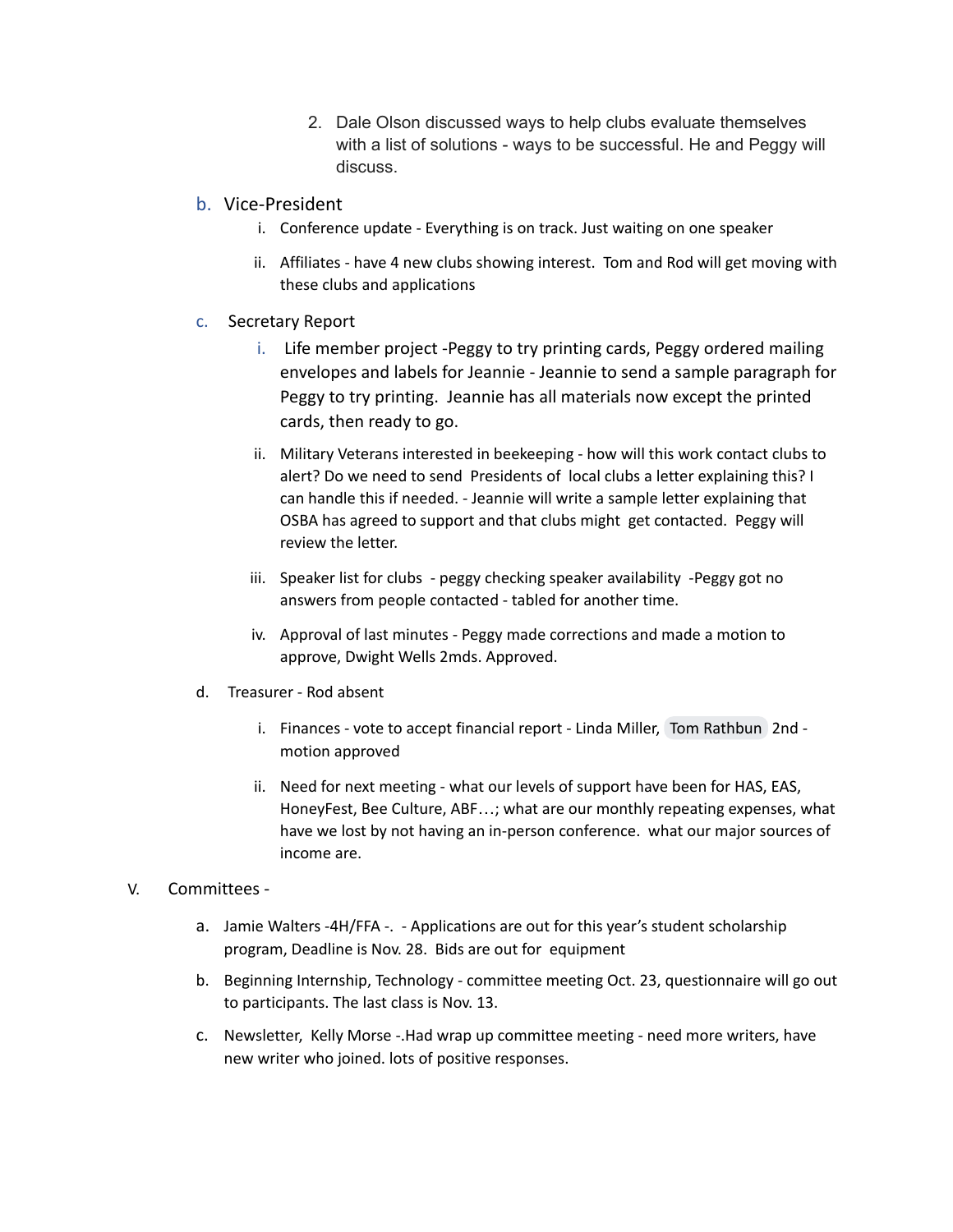- i. Jamie putting stencils on Drive for committee members to use to help put it together
- ii. 5 new advertisers Dec. 1 is the deadline.
- iii. New ideas ask the clubs a question quarterly and post responses. Gadget Hack, Regional updates from Directors for regions that have few clubs or little response.
- iv. Need new photo from everyone.
- d. Outreach Kelly Morse hold off on ordering until we see how many we will need for beginning beek classes. Maybe send varroa guides and other resources on thumb drives instead of printed material - cheaper.
	- i. Outreach to new beekeeper schools to ensure they have the forms required for membership input, whether electronic (preferable) or paper will begin at the end of the month. The one club (Gallia) that was going to have it's class this month has postponed due to Virus/ venue issues.
	- ii. We ask the OSBA board members to reach out to their local leadership to reinforce participation in this program and the Internship Pilot Program and point out the material benefits, including the complimentary membership.
	- iii. Connect with Peggy to obtain the ADK manuals we will be sending to the clubs as door prizes.
	- iv. What does the Board think about sending thumb drives with info files instead or in addition to the HBHC Varroa Guides?
- e. Fair Nina Bagley July 27 Aug. 7 Nina may step down. Nina to call Peggy. help with a list of what you used to do.
- f. Traveling Speakers Joe Heider a few more to be done, Next year's topic is comb management. This year all were ZOOM except one - outdoors.
- g. Master Beekeeping an outline is done. talking to OSU
- h. Nominating Lauie Keiers and Sonny Barker handling the elections and online voting.
- i. Finance, Affiliates, Fall Conference , Constitution/Bylaws -
- VI. Old Business
	- a. OSBA business cards for board members - status waiting until after elections
	- b. check on legality of posting or not posting financials Jeannie found info only have to post an annual report
- VII. New Business
	- a. Dwight Wells any groups pursuing BEE City USA? Lorain, Defiance Wright Pat. Dwight will gather info to present. - at planning meeting.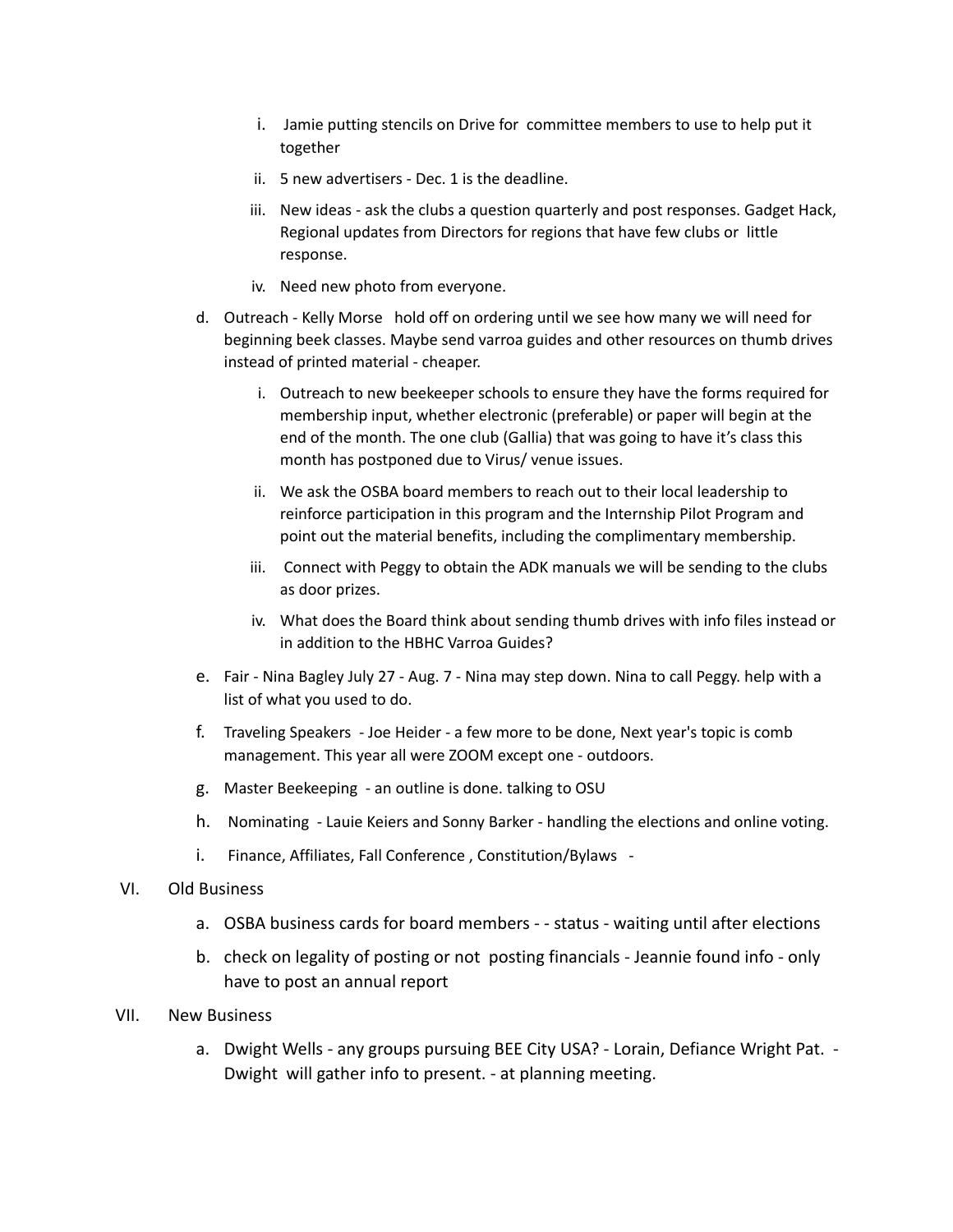- VIII. Other Business
	- a. PLanning meeting in Dec. Can we do an in person, 2-day? 2-hr meeting Fri night, dinner and drinks, then Sat
	- b. HAS is asking Ohio to consider hosting HAS in 2023 or 2024. We did one at Otterbine and Kent State - it's a huge undertaking, many volunteers.
		- i. Dwight Wells makes motion to put forth a preliminary proposal for 2024 . [Linda Miller](mailto:oneoldbroadwithhives@gmail.com) 2nds, motion passes
- VIII. Motion to Adjourn

| <b>TO DO LIST</b> |                                                          |                               |                                                                                  |  |  |
|-------------------|----------------------------------------------------------|-------------------------------|----------------------------------------------------------------------------------|--|--|
| Who               | What                                                     | By when                       | <b>Notes</b>                                                                     |  |  |
| Peggy             | Talk to Rod                                              |                               | see treasurer notes, and also<br>legality of giving things out for<br>a donation |  |  |
| Peggy             | Mike Doseck re<br>Tanzanian<br><b>Beekeepers</b>         | done                          | give him a list of club pres.<br>contacts.                                       |  |  |
| Peggy             | Heroes to Hives, Mich<br>State - letter of<br>support    | done                          |                                                                                  |  |  |
| Scott, Exec Board | Pick a new point of<br>sale program to<br>replace paypal |                               |                                                                                  |  |  |
| Peggy             | Call Dale Olson re<br>solutions for<br>struggling clubs  | Dale working on an<br>outline |                                                                                  |  |  |
| Tom, Rod          | contact and process<br>the new affiliates'<br>paperwork  |                               |                                                                                  |  |  |